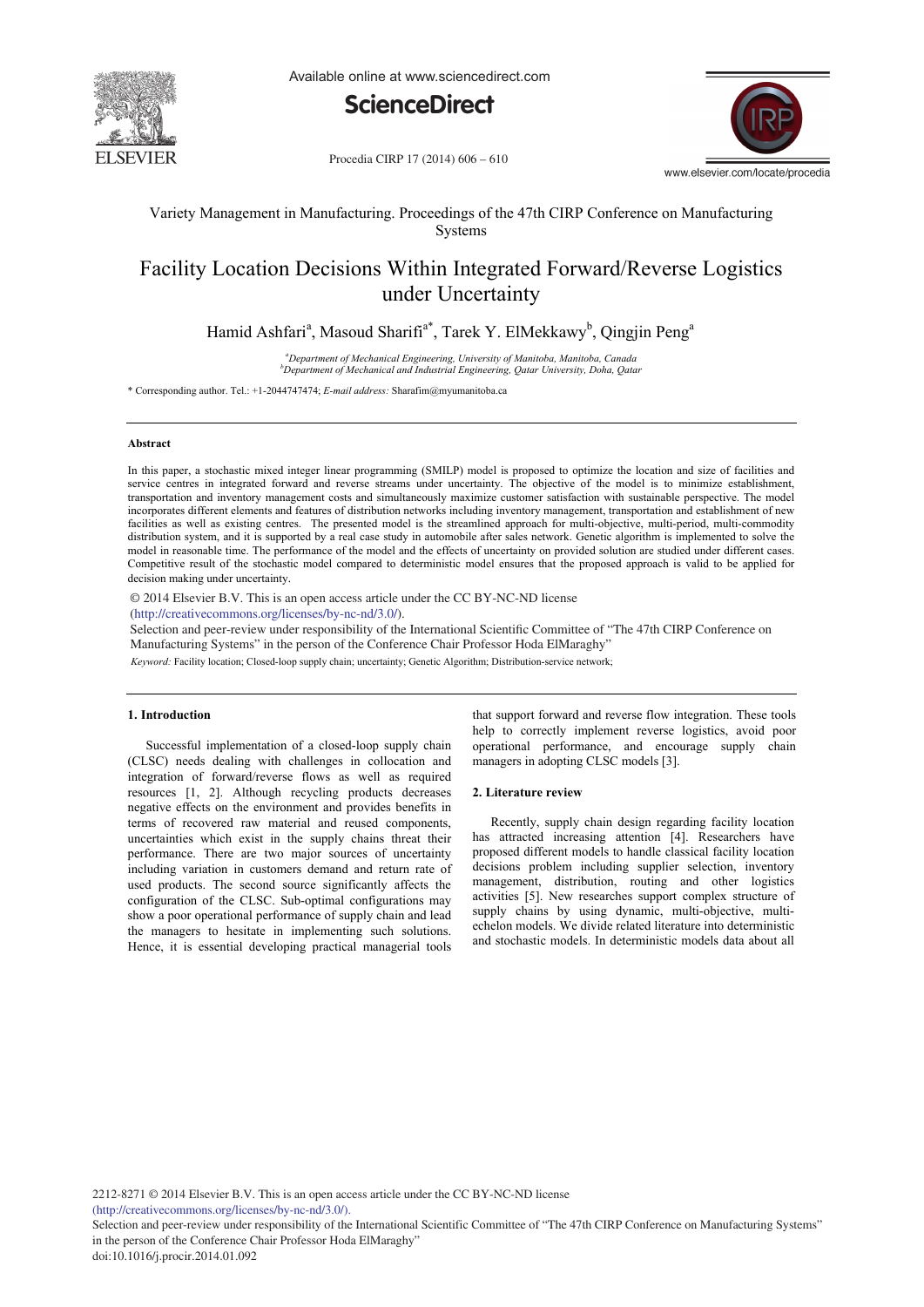parameters of the model are available and known. Krikke et al. [6] proposed a mixed integer linear programing (MILP) model to cover economic and ecologic features of closed-loop supply chain. The bi-objective mixed integer model proposed by Pishvaee et al. [7] provided solution to minimize total cost and maximize the responsiveness of closed-loop network. To solve the model, a multi-objective memetic algorithm (MOMA) with dynamic local search is developed which showed more options in setting capacity options and competitive results with exact method. Gupta and Evans [1] presented a goal programing model for the operations in supply chain. The purpose of the model is to maximize the profit through different operation of the supply chain for multiple product and multiple periods. Real cases in supply chain witness uncertainty in at least one of the parameters. In such cases, models that deal with uncertainty are proposed. Salema et al. [8] presented a general model to overcome uncertainties in product demands and returns through multiscenario method. The expanded formulation allows for any number of products, establishing a network for each product while guaranteeing total capacities for each facility at a minimum cost. The mixed integer model of this paper was solved using standard branch and bound technique. Francas and Minner [9] developed two alternative manufacturing network configurations when demand and return flows are both uncertain. Pishvaee et al. [10] performed a stochastic mixed integer model to deal with uncertain demand, quantity and quality of returns, and variable costs in supply chain. Lee and Dong [11] considered forward and reverse demand as stochastic parameters. A two-stage stochastic programing model based on dynamic deterministic model for multi-period reverse logistic network was proposed.

In summary, in the most of the reviewed papers, demand and return rate are considered as uncertainties sources in designing and planning the closed-loop supply chains. The deterministic and stochastic mixed integer linear programing models are solved by application of different approaches. In spite of validation of these models by numerical experiments, most of used approach lack practical application. The complexity of the methods and their solutions made it hard for practitioners to adopt these methods for other general cases.

In this paper, a stochastic mixed integer linear programming (SMILP) model is constructed to identify the optimal location and size of facilities in a CLSC. The model includes inventory management, transportation and establishment of new facilities as well as existing centres. A genetic algorithm is performed to return the optimal solution of the facility location decisions within CLSC since it is a complex and NP-hard problems [10, 12, and 13]. The model is utilized in a real case study to redesign the current network. Finally, two scenarios named the best case and worst-case is considered to study the performance of the model and the impact of uncertainty on provided solution.

#### **3. Model description**

The considered integrated logistics network in this paper is shown in Fig.1. It is a multi-layer network including central manufacturing/distribution facilities, regional warehouses, customers, collection/inspection sites, and central remanufacturing facilities. The main goal of the model is to

determine the optimal capacity and inventory level of each facility.

In forward logistic network, regional warehouses receive new brand products from central warehouse for seasonal demand in each region. After that, the distribution of these products will be carried out between customers based on their demands. In most supply chains, particular regulations are used to reuse/recycle used products. It happens when customers return used part or managers are asked for pick up those parts. The collection/inspection sites are assigned to gather reusable parts which are returned, and disposal collection sites are devoted to others. In collection/ inspection sites, reusable parts are disassembled to disposals and sent to disposal collection sites where possible parts are transported to central remanufacturing facilities to be rebuilt. In this process, the main decision variables are optimal location, the number and the capacity of central and regional facilities to serve the demand of customers.

### **Nomenclature**

- *L* Set of central warehouses
- *M* Set of regional warehouses
- *N* Set of customers
- *O* Set of good types
- *F* Set of periods
- $a_{pit}$  Demand of customer *i* for commodity *t* in period *p*
- *bpjt* Demand (capacity) of regional warehouse *j* for
- commodity *t* in period *p*
- *C* Cost of transportation per unit
- *dij* Distance between regional warehouse *j* and customer *i*
- *djk '* Distance between regional warehouse *j* and central warehouse *k*,
- $e_{pkt}$  Capacity of central warehouse *k* for commodity *t* in period *p*
- $\alpha$  Weight of first objective function
- *ȕ* Minimum level of customer satisfaction for commodity *t*
- *q* Cost of installation central warehouse
- *w* Cost of installation regional warehouse
- *hw* Warehousing cost per unit goods in warehouses
- *hs* Warehousing cost per unit goods in stocks
- $\pi$  Back ordered cost per unit goods
- $W_i$ *'* Cost of establishing of recovery sites
- *g'* Percentage of parts which can be sent for recycling
- *xpjit* Percentage of demand of customer i for commodity *t* that is supplied by central warehouse *j* in period *p*
- *ypkjt* Percentage of demand of regional warehouse *j* for commodity *t* that is supplied by central warehouse *k* in period *p*
- $U_i$  A binary variable which is equal to 1 if a regional warehouse is located in the potential point *j*
- $V_k$  A binary variable which is equal to 1 if a central warehouse is located in the potential point *k*